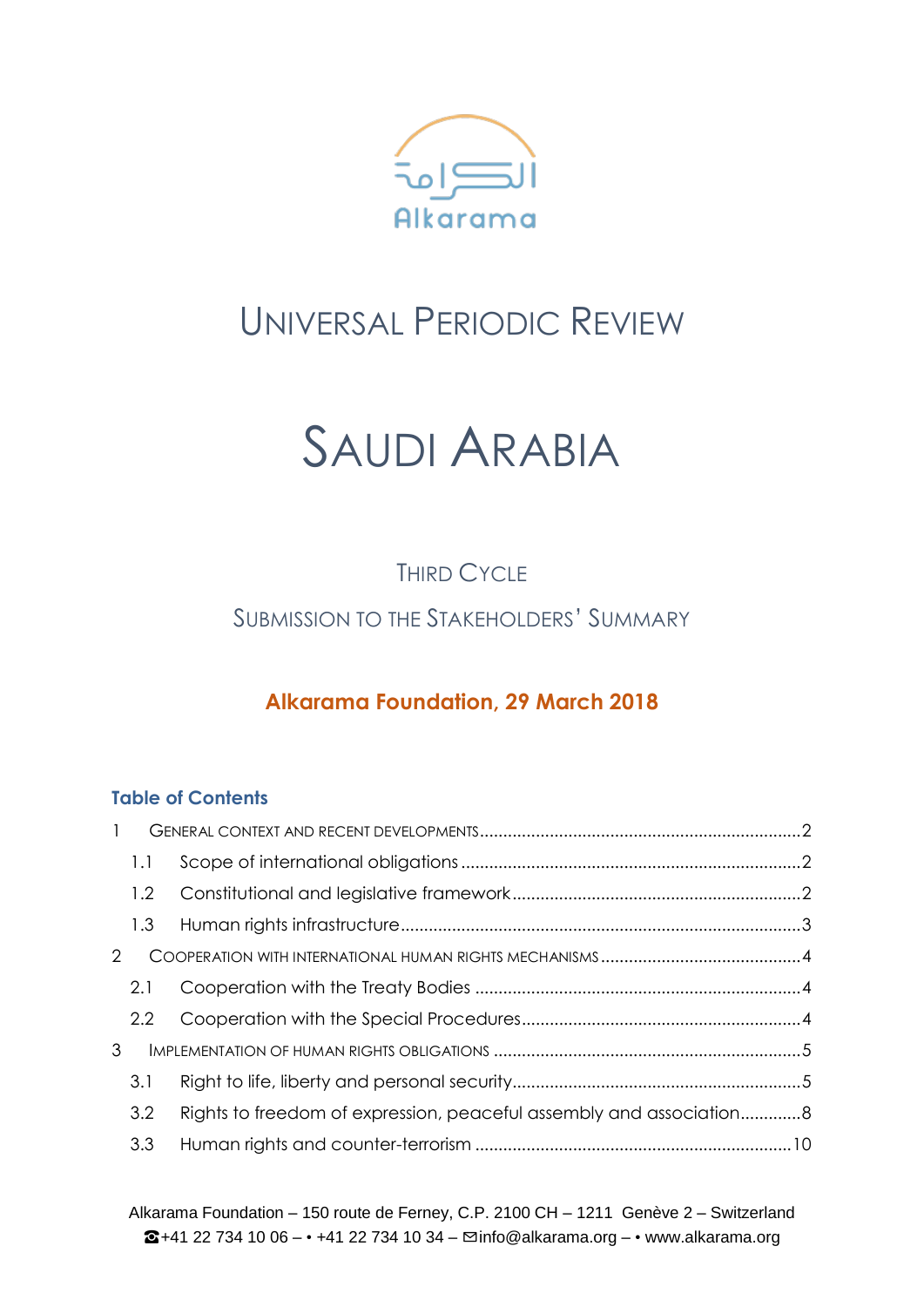### <span id="page-1-0"></span>1 GENERAL CONTEXT AND RECENT DEVELOPMENTS

- 1. This contribution to the Office of the High Commissioner for Human Rights' summary of stakeholders' information is made in the context of the third cycle of the Universal Periodic Review (UPR) of Saudi Arabia. Alkarama will assess the implementation of previous recommendations as well as the general situation of human rights in the country, the latter of which has witnessed a significant deterioration since the 2013 UPR.
- 2. Despite ambitious economic projects including "Vision 2030" and recent and superficial reforms to grant women the right to drive and attend sports stadiums, <sup>1</sup> fundamental civil and political rights continue to be systematically violated and denied.
- 3. In the absence of a formal constitution and a codified penal code, the Saudi criminal system lacks legal certainty and bestows large discretionary powers upon a nonindependent judiciary to retroactively qualify peaceful acts as crimes.

### <span id="page-1-1"></span>**1.1 Scope of international obligations**

4. Despite a commitment made during the last UPR, <sup>2</sup> Saudi Arabia has not yet ratified some of the main international instruments on human rights, such as the International Covenant on Civil and Political Rights (ICCPR), the International Convention for the Protection of All People from Enforced Disappearance (ICPPED), and the Optional Protocol of the Convention against Torture (OPCAT).

### RECOMMENDATION

**.** 

a) Ratify the ICCPR, ICPPED and OPCAT.

### <span id="page-1-2"></span>**1.2 Constitutional and legislative framework**

5. To this day, Saudi Arabia has not taken any steps to bring its criminal system in line with international standards. It has not yet promulgated a penal code and while the Code of Criminal Procedure (CCP) was amended on 4 December 2013, it does not uphold due process guarantees.

<sup>1</sup> BBC, *Saudi Arabia to allow women into sports stadiums*, 29October 2017[, http://www.bbc.com/news/world-middle](http://www.bbc.com/news/world-middle-east-41798481)[east-41798481](http://www.bbc.com/news/world-middle-east-41798481) (accessed on 15 March 2017).

<sup>2</sup> Recommendation 138.11 (Iraq); 138.12 (Romania); 138.17 (Japan); 138.18 (Spain).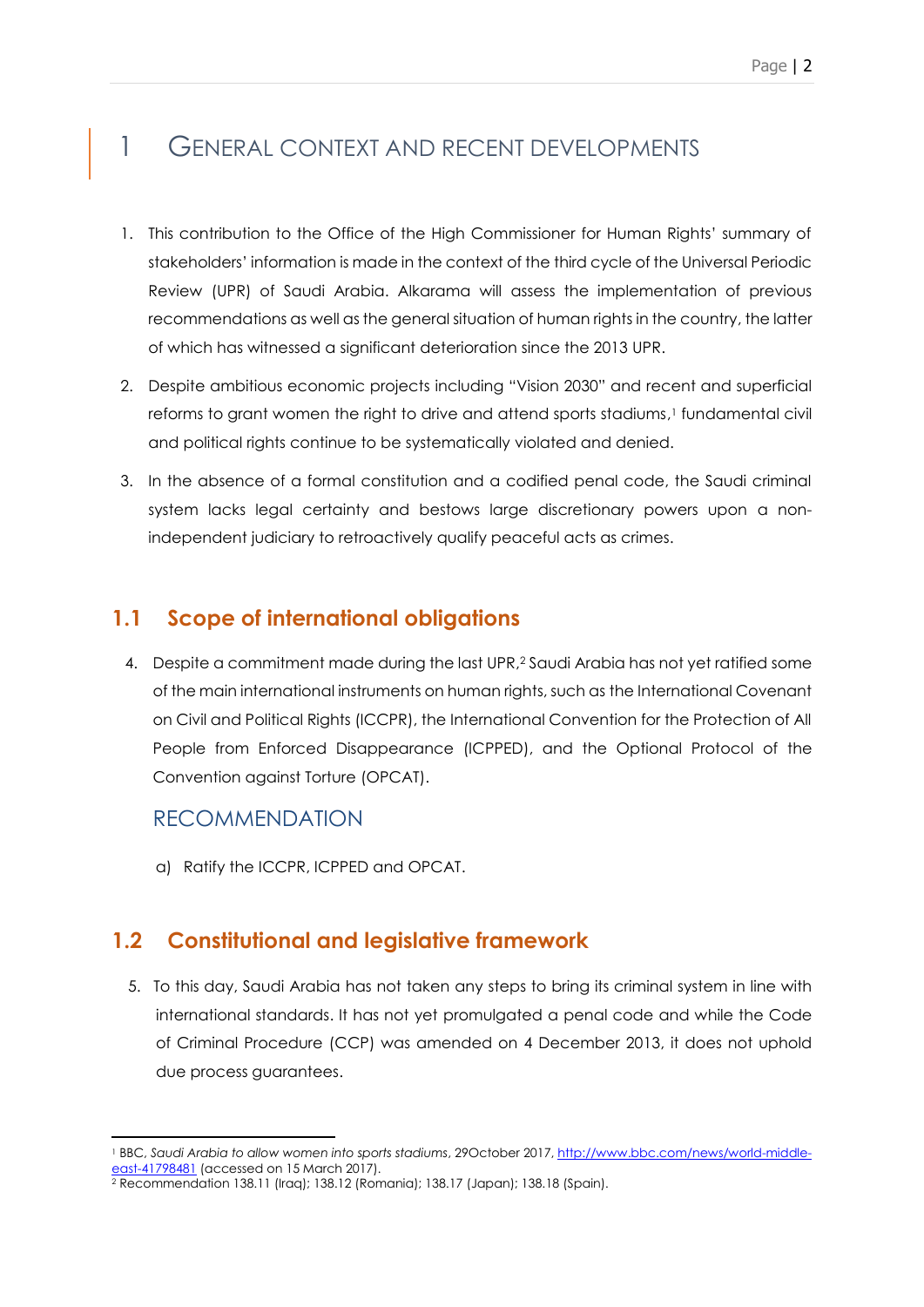- 6. On 30 November 2015, and for the very first time, Saudi Arabia adopted a Law on Associations and Foundations in compliance with the recommendations accepted during the last UPR. <sup>3</sup> However, the law restricts the registration of independent human rights organisations.
- 7. On 31 October 2017, the Saudi Council of Ministers adopted a new Law on Combating Terrorism and its Financing. <sup>4</sup> The new law provides few legal safeguards and criminalises a large number of non-violent acts of criticism.

### RECOMMENDATIONS

- a) Promulgate a criminal code and amend the CCP as well as the Anti-Terrorism Law to comply with international human rights law;
- b) Amend the 2015 Law on Associations to allow the registration of all independent civil society organisations.

### <span id="page-2-0"></span>**1.3 Human rights infrastructure**

- 8. The Saudi Council of Ministers established the Human Rights Committee the kingdom's official human rights institution – on 12 September 2005. The Committee cannot be considered as independent from the executive as it reports directly to the king, who appoints all of its 24 members.
- 9. Another human rights institution, the National Society for Human Rights (NSHR), was established on 9 March 2004. Although it does not have a formal link to the executive branch, the NSHR is financed mainly by the government.
- 10. Despite the Saudi authorities accepting a recommendation to establish a National Human Rights Institution (NHRI) in accordance with the Paris Principles during the last UPR, <sup>5</sup> no measure has been taken to this end. Neither of the abovementioned organisations has made a request for accreditation to the Global Alliance of National Human Rights Institutions.

### RECOMMENDATION

a) Establish an independent NHRI in line with the Paris Principles.

<sup>-</sup><sup>3</sup> Recommendation 138.48 (Palestine); 138.49 (Germany); 138.51 (Lithuania); 138.53 (Czech Republic); 138.172 (Belgium).

<sup>4</sup> Alkarama, *An analysis of the law on combating terrorism and its financing adopted by the Saudi council of ministers on 31 October 2017,* 12 December 2017, [https://www.alkarama.org/en/documents/analysis-law](https://www.alkarama.org/en/documents/analysis-law-combating-terrorism-and-its-financing-adopted-saudi-council-ministers-31)[combating-terrorism-and-its-financing-adopted-saudi-council-ministers-31](https://www.alkarama.org/en/documents/analysis-law-combating-terrorism-and-its-financing-adopted-saudi-council-ministers-31) (accessed on 15 March 2018). <sup>5</sup> Recommendation 138.59 (Uruguay).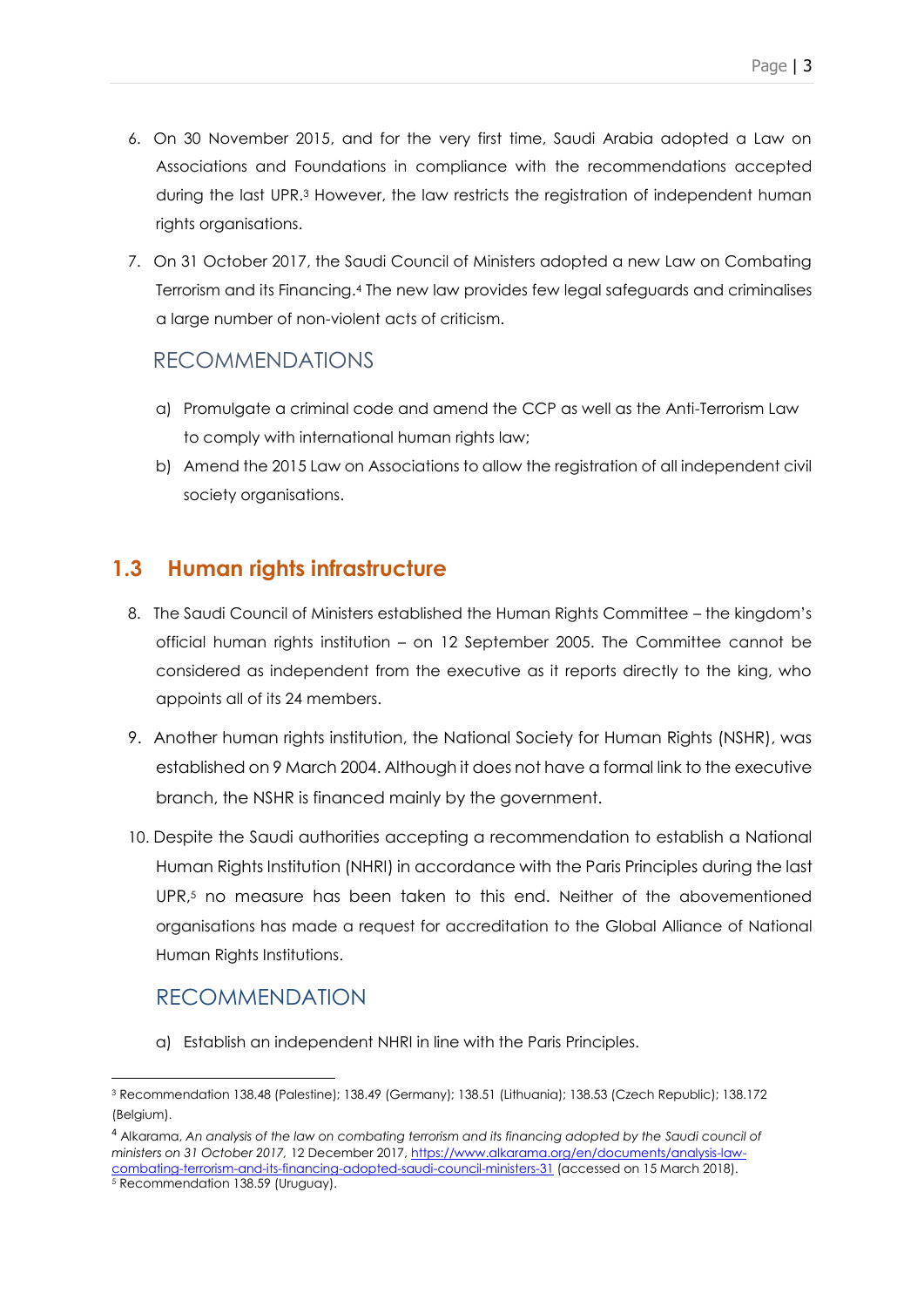## <span id="page-3-0"></span>2 COOPERATION WITH INTERNATIONAL HUMAN RIGHTS MECHANISMS

### <span id="page-3-1"></span>**2.1 Cooperation with the Treaty Bodies**

- 11. In 2015 and 2016, Saudi Arabia submitted long overdue state reports to UN Treaty Bodies including the Committee against Torture (4 years and 5 months overdue) and the Committee on the Rights of the Child (2 years and 6 months overdue).
- 12. While Saudi Arabia ultimately complied with its reporting obligations, it has failed to effectively implement the recommendations made by Treaty Bodies. Among others, Saudi Arabia refused to abolish corporal punishment such as lashing, stoning or amputation of limbs<sup>6</sup> and failed to abstain from executing juveniles.<sup>7</sup>

#### RECOMMENDATION

a) Set up mechanisms to monitor the implementation of relevant recommendations issued by Treaty Bodies.

### <span id="page-3-2"></span>**2.2 Cooperation with the Special Procedures**

- 13. Since the last UPR, Saudi Arabia has only accepted the visit requests of the Special Rapporteur on extreme poverty and the Special Rapporteur on the promotion and protection of human rights while countering terrorism, both of which were carried out in 2017.
- 14. Saudi Arabia has 13 pending requests for country visits, some dating back as far as 2004. Among others, Saudi Arabia has accepted the request for a visit of the Special Rapporteur on the situation of human rights defenders in 2015, but failed to set a date since, indefinitely postponing the visit.
- 15. Furthermore, over the past five years, 13 Opinions on Saudi Arabia have been adopted by the UN Working Group on Arbitrary Detention, calling for the immediate release of 21 individuals, the vast majority of whom remain detained to date.

<sup>-</sup><sup>6</sup> Committee against Torture, *Concluding observations on the second periodic report of Saudi Arabia* (CAT/C/SAU/CO/2), 8 June 2016.

<sup>7</sup> Committee on the Rights of the Child, *Concluding observations on the combined third and fourth periodic reports of Saudi Arabia* (CRC/C/SAU/CO/3-4), 25 October 2016.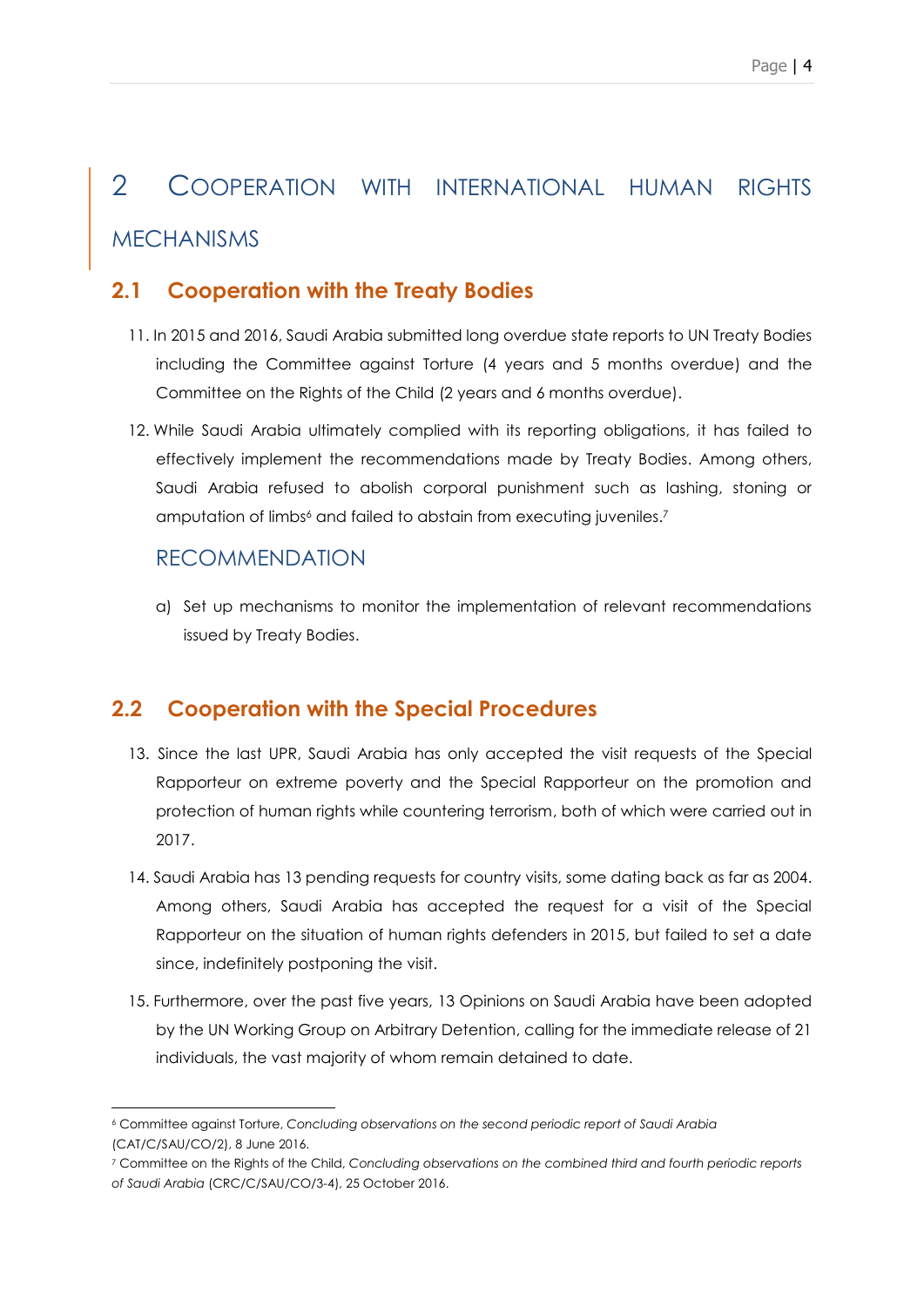### RECOMMENDATIONS

- a) Accept all pending requests for country visits and set without delay a date for the visit of the Special Rapporteur on human rights defenders;
- b) Implement all WGAD Opinions calling for the release of individuals arbitrarily deprived of their liberty.

### <span id="page-4-0"></span>3 IMPLEMENTATION OF HUMAN RIGHTS OBLIGATIONS

### <span id="page-4-1"></span>**3.1 Right to life, liberty and personal security**

### *3.1.1 Death penalty and corporal punishment*

- 16. The death penalty has been used increasingly over the past five years with the number of executions per year reaching a peak in 2015 (158 executions), twice as many as in 2013 (79 executions).
- 17. Saudi courts continue to issue death sentences following severely flawed trials, including for non-violent offenses such as drug-related crimes, witchcraft and apostasy.
- 18. With several recommendations merely noted during the last UPR,<sup>8</sup> the Saudi authorities continue to apply the death penalty for individuals under the age of 18. An example is the case of Ali Al Nimr, Dawood Almarhoon and Abdullah Zaher, who were arrested in 2012 and have been sentenced to death for participating in demonstrations.<sup>9</sup>
- 19. Furthermore, Saudi courts continue to impose corporal punishment, even for acts which do not constitute crimes under sharia law, contravening its obligations under the UNCAT.
- 20. As a result of peacefully expressing his views on the internet, Saudi blogger Raif Badawi was sentenced to ten years' imprisonment and 1000 lashes, 50 of which he received on 9 January 2015. 10

### RECOMMENDATIONS

a) Amend all existing legislation to limit the application of death penalty to the most serious crimes and prohibit the execution of minors;

<sup>-</sup><sup>8</sup> Recommendations 138.126 (Switzerland) (Austria); 138.130 (Norway); 138.124 (Lithuania); 138.125 (France).

<sup>9</sup> European Saudi Organisation for Human Rights, *Ali Al-Nimr: Six Years Between the Sword and Freedom*, 15 February 2018[, http://www.esohr.org/en/?p=1275](http://www.esohr.org/en/?p=1275) (accessed on 17 March 2018).

<sup>10</sup> Alkarama, *Saudi Arabia: Raif Badawi's Flogging Not Carried Out Today but Blogger's Flogging May Resume Any Time and 10-Year Prison Sentence Confirmed*, 12 June 2015[, https://www.alkarama.org/en/articles/saudi-arabia-raif](https://www.alkarama.org/en/articles/saudi-arabia-raif-badawis-flogging-not-carried-out-today-bloggers-flogging-may-resume-any)[badawis-flogging-not-carried-out-today-bloggers-flogging-may-resume-any](https://www.alkarama.org/en/articles/saudi-arabia-raif-badawis-flogging-not-carried-out-today-bloggers-flogging-may-resume-any) (accessed on 15 March 2018).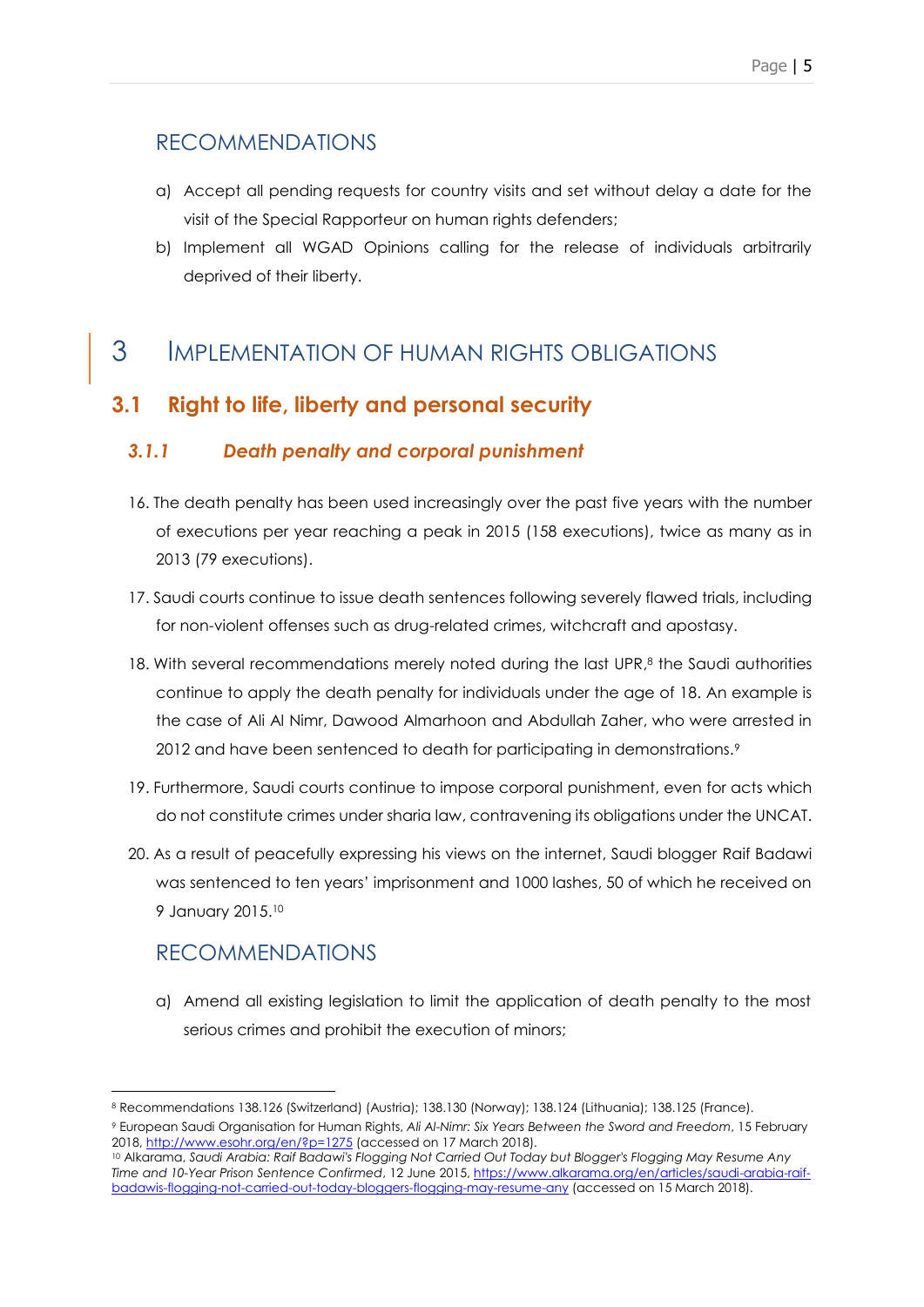*b)* Abolish corporal punishment in law and in practice.

#### *3.1.2 Extra-territorial executions*

21. Since March 2015, Saudi Arabia has been leading a military campaign against Houthi forces in Yemen that has been repeatedly denounced by the UN, international aid agencies and human rights organisations as a result of systematic human rights violations committed against civilians. A 2017 report by the UN Office for the High Commissioner for Human Rights found that Saudi-led coalition airstrikes were the principle cause of child casualties as well as overall civilian casualties in the conflict. 11

### RECOMMENDATION

a) Put an end to all violations of international humanitarian and human rights law.

#### *3.1.3 The practice of torture*

- 22. The Bureau of Investigation and Public Prosecution (BIPP) and the Intelligence services ("Al Mabahith Al 'Ama") – the latter of which is tasked with investigating "securityrelated" crimes – both continue to use torture systematically to extract confessions during investigations. Numerous cases of torture and ill-treatment have been reported since the last UPR, and techniques include severe beatings and flogging, hanging by the hands and feet, beatings on the soles of the feet (falaqa), sleep, food and light deprivation, exposure to extreme temperatures, the use of prolonged solitary confinement, and electric shocks.
- 23. Despite accepting recommendations to adopt a legislative framework to eradicate torture and abusive treatment in custody, <sup>12</sup> a number of fundamental legal safeguards have not yet been enshrined in domestic law, including the exclusionary rule, i.e. that statements obtained under torture are inadmissible in court, and the absolute prohibition and criminalisation of torture.
- 24. Salim Abu Abdullah<sup>13</sup> subject of Opinion No. 10/2017 by the Working Group on Arbitrary Detention – was beaten and shot during his arrest by the intelligence services on 11 December 2014, during which he was neither presented with a warrant nor informed of the reason for his arrest. Abu Abdullah was kept in prolonged *incommunicado* detention

<sup>11</sup> OHCHR, *Yemen: An "entirely man-made catastrophe" – UN human rights report urges international investigation*, 5 September 2017[, http://www.ohchr.org/EN/NewsEvents/Pages/DisplayNews.aspx?NewsID=22025&LangID=E](http://www.ohchr.org/EN/NewsEvents/Pages/DisplayNews.aspx?NewsID=22025&LangID=E) (accessed on 15 March 2018).

<sup>12</sup> Recommendations 138.153 (Australia); 138.151 (France).

<sup>13</sup> Alkarama, *Saudi Arabia: UN Experts Declare Salim Abdullah's Detention Arbitrary*, 26 May 2017, <https://www.alkarama.org/en/articles/saudi-arabia-un-experts-declare-salim-abu-abdallahs-detention-arbitrary> (accessed on 3 March 2018).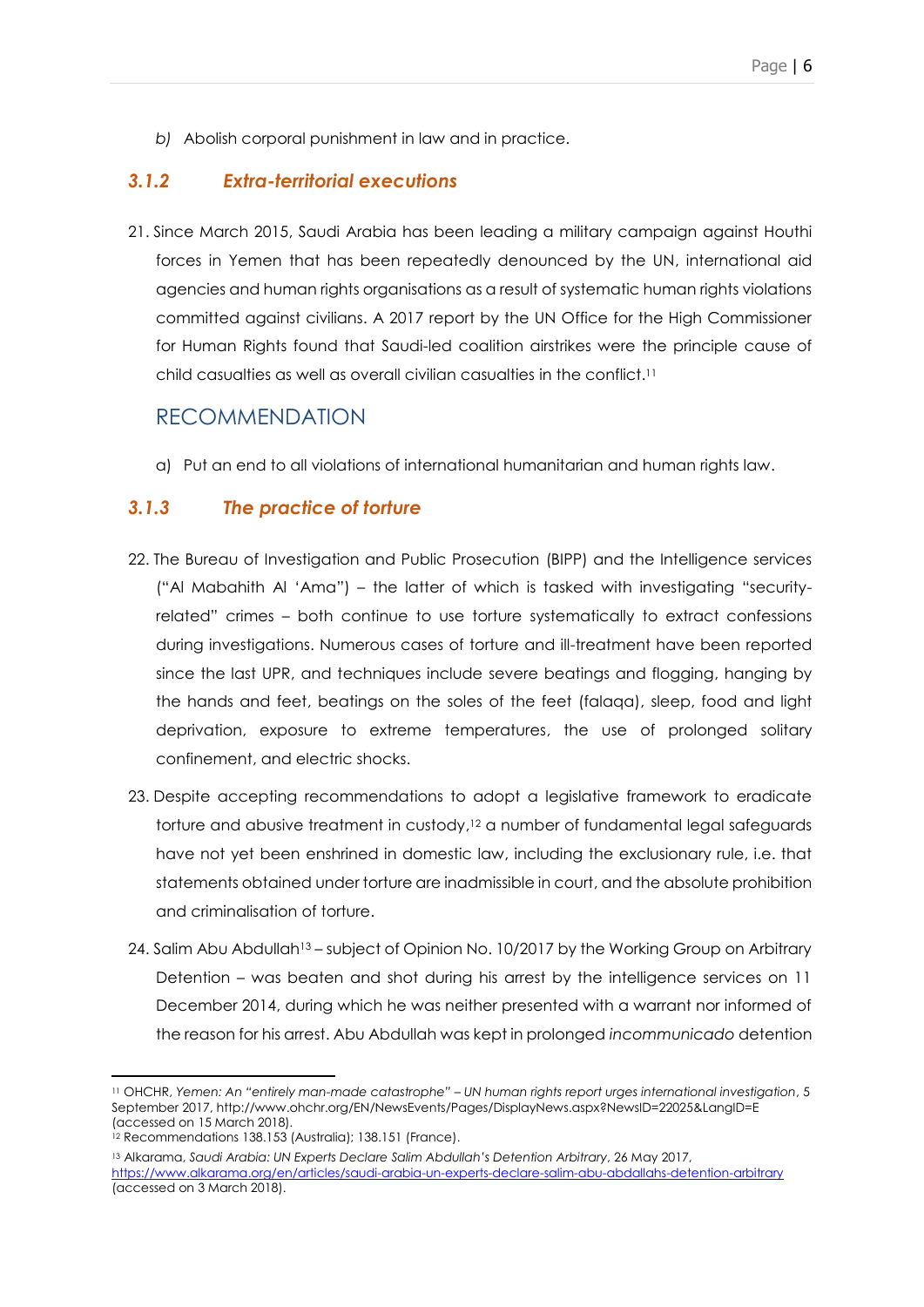and solitary confinement, and detained for more than two years at Dammam Central Prison without access to a lawyer and without being brought before a judicial authority. He was subjected to psychological and physical torture such as electrocution, cigarette burns, severe beating and water-boarding in order to extract coerced confessions.

25. Furthermore, impunity for perpetrators of torture prevails, as both monitoring and complaint mechanisms in places of detention fall under the authority of the BIPP, which thus becomes both judge and party. Under the control of the Ministry of Interior, the BIPP is responsible for the arrest, questioning, detention, investigation and prosecution of individuals as well as the monitoring of these stages. Moreover, torture allegations raised before courts routinely fail to be investigated and judges systematically admit confessions extracted under torture as evidence.

### RECOMMENDATIONS

- a) Define and criminalise torture in line with the UN Convention against Torture;
- b) Ensure that all allegations of torture and ill-treatment are effectively investigated and perpetrators prosecuted.

#### *3.1.4 Arbitrary detention*

- 26. The practice of arbitrary detention, already widespread and systematic in the country, peaked when more than 200 public figures, activists, scholars, businessmen and members of the royal family were arrested between September 2017 and January 2018 under as the pretext of "fighting corruption" and/or "protecting national security".<sup>14</sup>
- 27. Since the last UPR, arbitrary detention has continued to be practised systematically. The security forces and intelligence services carry out arrests without warrants, and without informing individuals of the reasons for their arrest. Individuals are held in prolonged custody without access to a lawyer or their family and without the opportunity to challenge the legality of their detention. In numerous cases documented by Alkarama, individuals – including minors – were detained without charge for periods ranging from several months to several years. This is the case of Murtaja Algariras,<sup>15</sup> who was arrested in 2014 at age 13 and held without charge for two years and eight months.
- 28. Despite the amendment made to the CCP in December 2013, the latter does not uphold fundamental legal safeguards as it still fails to clearly guarantee the right to *habeas*

<sup>14</sup> Reuters, *Future Saudi king tightens grip on power with arrests including Prince Alwaleed*, 5 November 2017 [https://www.reuters.com/article/us-saudi-arrests/future-saudi-king-tightens-grip-on-power-with-arrests-including](https://www.reuters.com/article/us-saudi-arrests/future-saudi-king-tightens-grip-on-power-with-arrests-including-prince-alwaleed-idUSKBN1D506P)[prince-alwaleed-idUSKBN1D506P](https://www.reuters.com/article/us-saudi-arrests/future-saudi-king-tightens-grip-on-power-with-arrests-including-prince-alwaleed-idUSKBN1D506P) (accessed on 15 March 2018).

<sup>15</sup> Alkarama, *Saudi Arabia: A 15-year-old boy detained since 2014 for participating in peaceful protests*, 31 August 2016, https://www.alkarama.org/en/articles/saudi-arabia-15-year-old-boy-detained-2014-participating-peacefulprotests (accessed on 20 March 2018).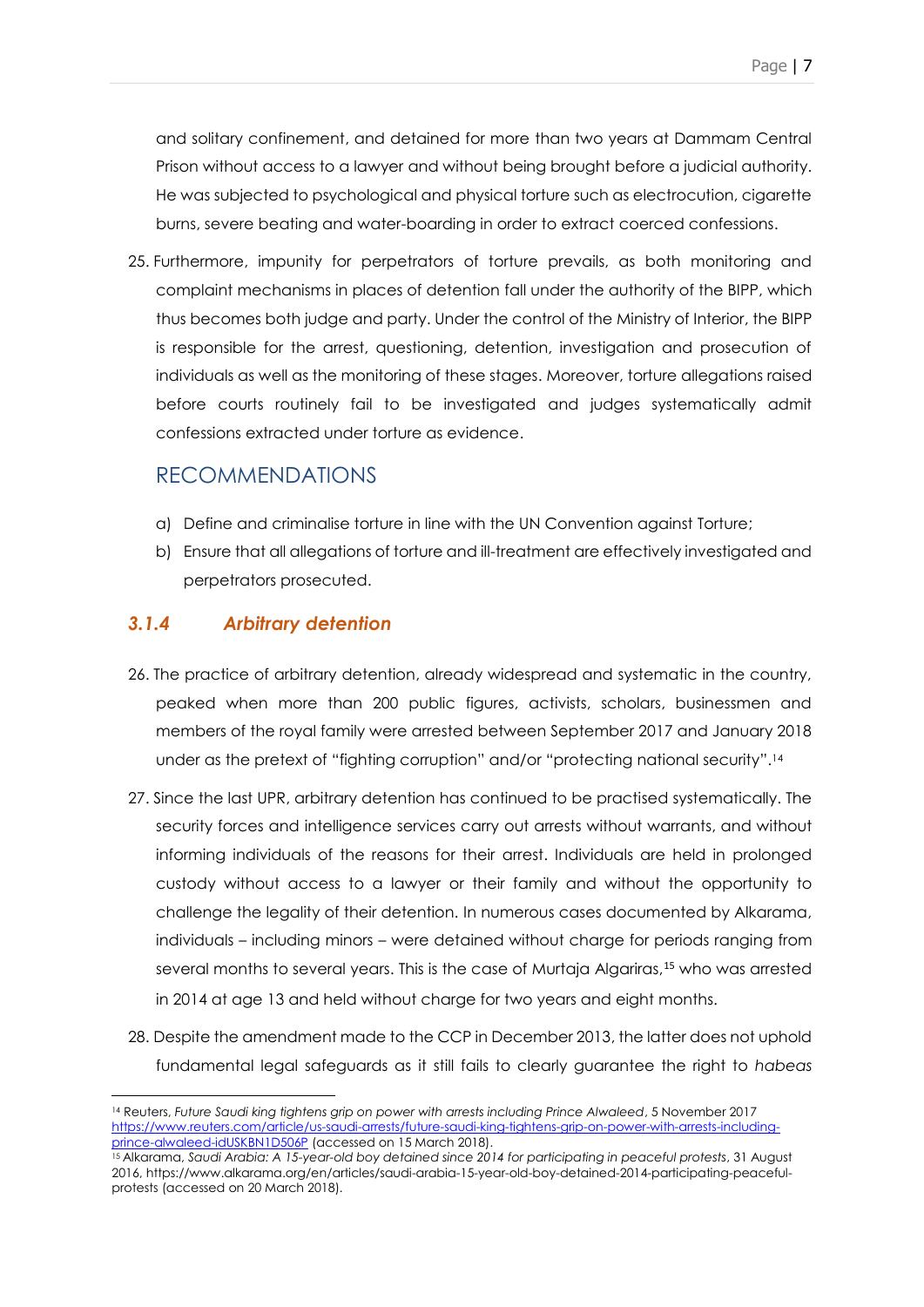*corpus*. Moreover, the law allows security forces to hold criminal suspects in custody for up to six months without judicial review – i.e. without charge<sup>16</sup> – and in *incommunicado* detention for up to 60 days. 17

- 29. Once suspects are charged, trials are systematically flawed. The absence of a criminal code renders prosecution inherently arbitrary as prosecutors can qualify crimes on a discretionary basis. Moreover, during trial, defendants and their lawyers are commonly denied access to their files and notified of hearings with exceedingly short notice. Lastly, the court can close proceedings for "security reasons, or for the maintenance of public morality if it is deemed necessary for determining the truth".<sup>18</sup>
- 30. While some victims are released after months or even years without charge or any judicial procedure, others are subjected to unfair trials and sentenced to lengthy prison terms or the death penalty.
- 31. One such example is that of Badr Halal Jasem Al Taleb, <sup>19</sup> who was arrested in 2013 and detained *incommunicado* for two months, during which he was severely tortured in order to extract confessions. Detained for over three years without charge and without being presented before a judicial authority, Al Taleb was first presented before the Specialised Criminal Court in Riyadh on 21 February 2016 together with 31 co-accused. Fifteen of the men were convicted of "spying for Iran", "financing terrorism" and "spreading the Shia faith" and were sentenced to death in December 2016. Despite a severely flawed trial and the admission of confessions extracted under torture into evidence, the death sentences were upheld in 2017.

### RECOMMENDATION

a) Eradicate the practice of arbitrary detention and effectively afford individuals deprived of their liberty all fundamental legal safeguards and fair trial rights.

### <span id="page-7-0"></span>**3.2 Rights to freedom of expression, peaceful assembly and association**

32. Domestic legislation in Saudi Arabia criminalises peaceful dissent. Since the last UPR, numerous activists and individuals have been arrested for posting critical publications on

<sup>16</sup> Law of Criminal Procedures, article 114.

<sup>17</sup> Law of Criminal Procedures, article 119.

<sup>18</sup> Law of Criminal Procedures, article 155.

<sup>19</sup> See: OHCHR, *UN experts urge Saudi Arabia to halt executions on spying, spreading Shia faith charges*, 15 March 2018, http://www.ohchr.org/EN/NewsEvents/Pages/DisplayNews.aspx?NewsID=22829&LangID=E (accessed on 15 March 2018).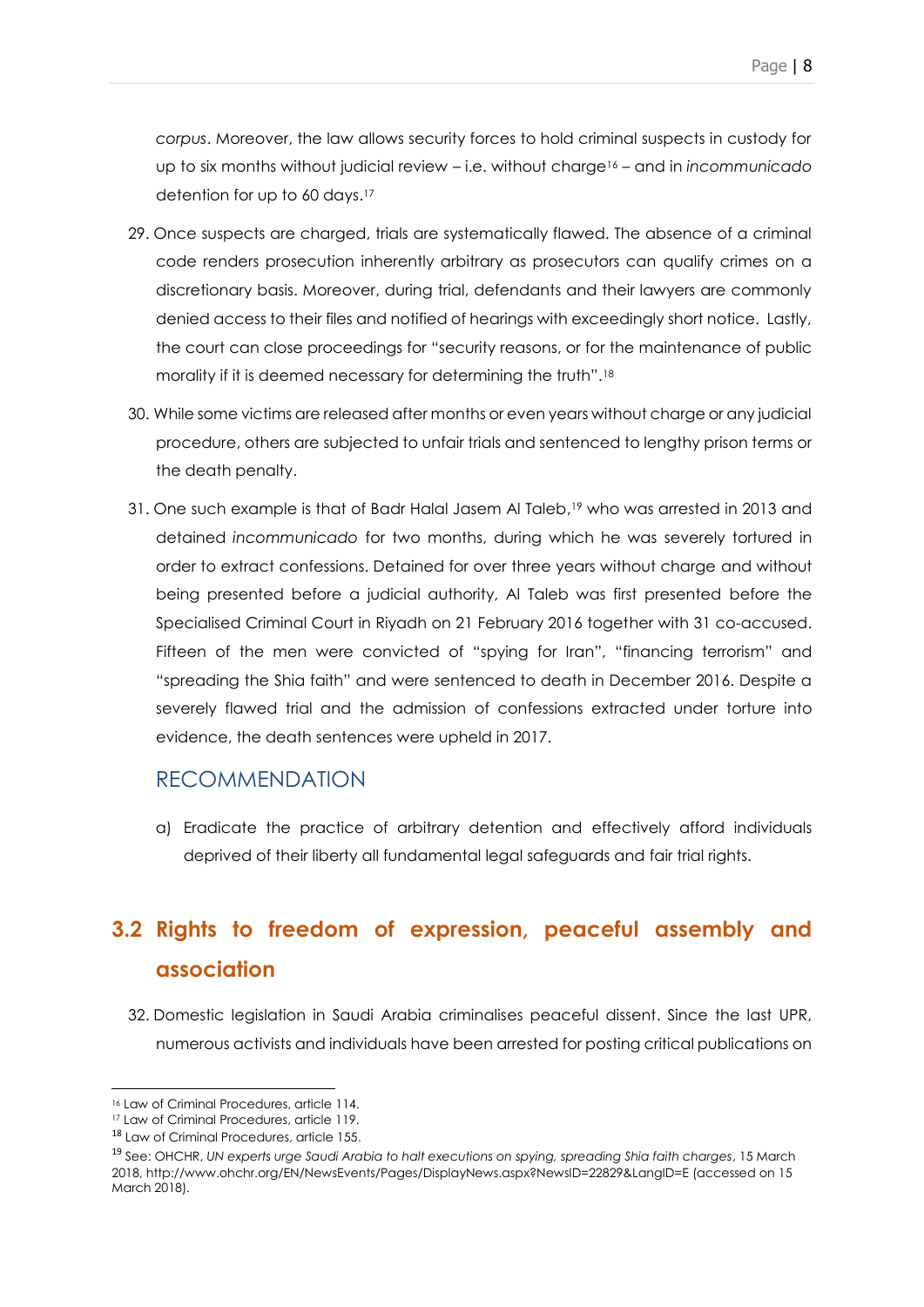social networks, convicted under vague charges such as "publishing material impinging on public order, religious values, public morals, and privacy", and punished with five years in prison under article 6 of the 2007 Cybercrime Law.

- 33. Moreover, the 2015 law on associations impedes political and human rights organisations from registering. Article 8 (2) prohibits the registration of organisations which "contradict Islamic sharia, public order, public morals, or national unity". Moreover, human rights groups critical of the authorities have been systematically denied authorisation, while their members have been prosecuted and sentenced to harsh prison sentences under charges of "establishing an unlicensed organisation".
- 34. Such is the case of Mohammad Al Otaibi, a Saudi human rights defender, who, after an unfair trial, was sentenced on 25 January 2018 to 14 years in prison by the Specialised Criminal Court (SCC) for peacefully promoting fundamental liberties and having established a human rights association in 2013. 20
- 35. Lastly, the right to peaceful assembly is not recognised in the kingdom. Several activists and individuals in the Eastern Province have been arrested and tried by the SCC for "inciting and participating in demonstrations", including peaceful activist Fadhel Al Manasif, who was sentenced to 15 years of imprisonment in mid-March 2014. 21
- 36. Over the past five years, the Saudi authorities have severely increased their crackdown on human rights defenders, such as the 11 members of the Saudi Civil and Political Rights Association (ACPRA), subject of numerous UN actions, <sup>22</sup> who have all been sentenced to between 5 to 15 years' imprisonment, followed by equally long travel bans, for their peaceful human rights activism. ACPRA has worked relentlessly to denounce human rights violations within the kingdom and has helped victims file legal claims against the authorities responsible. The association has also advocated for a constitutional monarchy, an independent judiciary, broader freedoms, and repeatedly called upon the authorities to respect the fundamental civil and political rights of all Saudi citizens.

<sup>20</sup> IFEX, *Saudi Arabia: UN Human Rights Council member blatantly violates human rights on a daily basis*, 2 March 2018[, https://www.ifex.org/saudi\\_arabia/2018/03/02/human-rights-violations/](https://www.ifex.org/saudi_arabia/2018/03/02/human-rights-violations/) (accessed on 15 March 2018). <sup>21</sup> The UN Working Group on Arbitrary Detention issued Opinion No. 38/2015 demanding his immediate release (A/HRC/WGAD/2015).

<sup>22</sup> UN Secretary General, *Cooperation with the United Nations, its representatives and mechanisms in the field of human rights (A/HRC/27/38)*, 27 August 2014, para. 30;

UN Working Group on Arbitrary Detention, Opinion 38/2015, 24 November 2015;

Communication to the Government of Saudi Arabia, UA SA 11/2014, 3 October 2014;

OHCHR, *Saudi Arabia: Pillay concerned by harsh sentences against human rights defenders*, 10 July 2014, http://www.ohchr.org/EN/NewsEvents/Pages/DisplayNews.aspx?NewsID=14846&LangID=E#sthash.AgiofAIu.dpuf (accessed on 3 March 2018).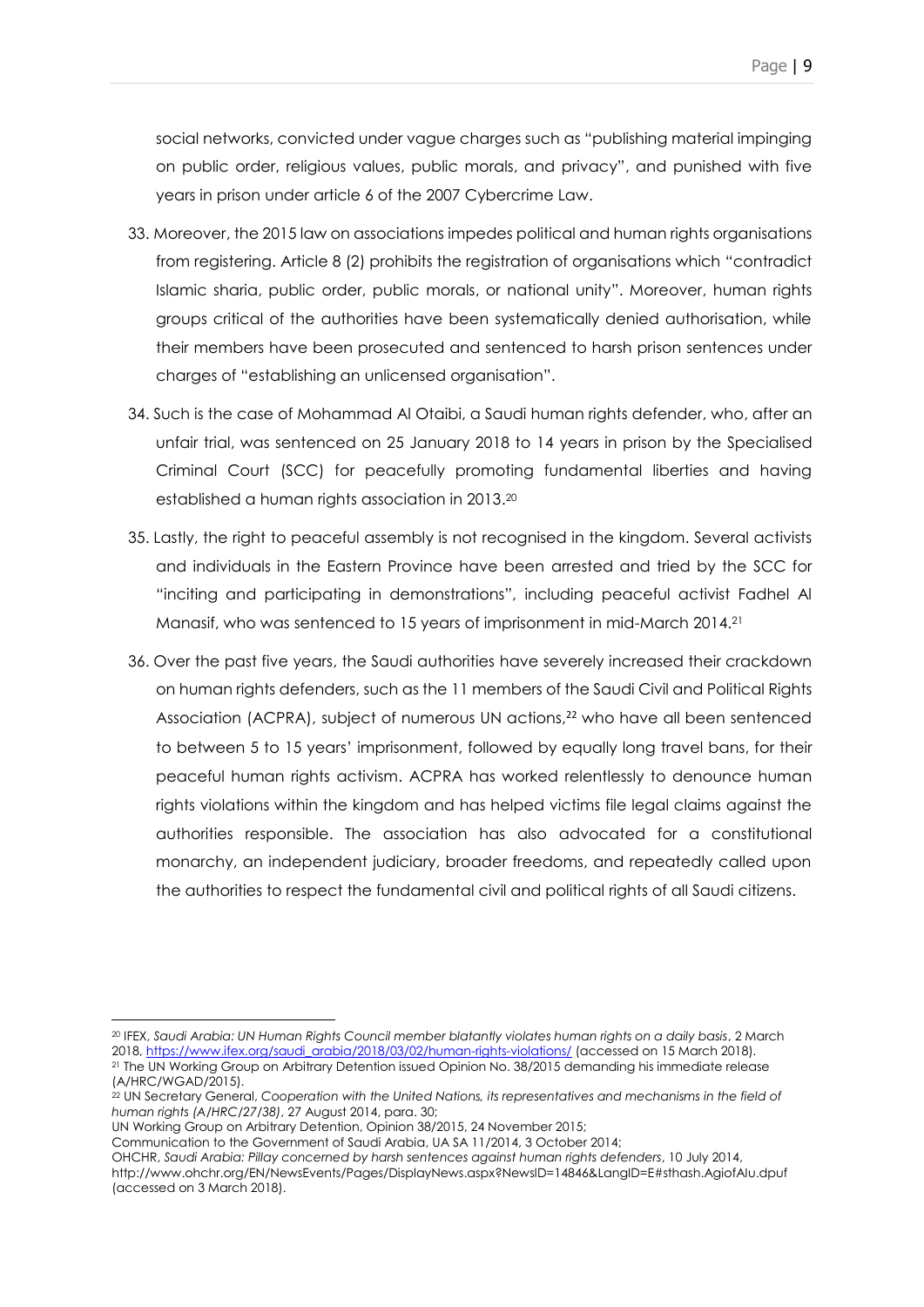### RECOMMENDATION

a) Amend the Cybercrime Law and other domestic legislation limiting the peaceful exercise of the right to freedom of expression, association and peaceful assembly and release all prisoners of conscience.

### <span id="page-9-0"></span>**3.3 Human rights and counter-terrorism**

- 37. Despite previous commitments to ensure the respect of human rights while countering terrorism, <sup>23</sup> fundamental rights and freedoms are systematically violated under the pretext of fighting terrorism.
- 38. The SCC set up in 2008 by the Supreme Judicial Council upon the decision of the Ministry of Interior to try cases of terrorism – has been increasingly used to prosecute acts of peaceful dissent in proceedings that violate fair trial guarantees.
- 39. Lawyers defending cases before the SCC have been barred from entering the courtroom and are often pressured to resign from cases, if they do not become the subject of prosecution themselves if they are considered to be "disloyal to the State".
- 40. In 2014, a repressive Anti-Terrorism Law was promulgated, which contains an extremely vague definition of terrorism, criminalises non-violent acts of criticism and fails to uphold due process guarantees. This law was used by the SCC to sentence peaceful dissidents to harsh prison sentences. 24
- 41. The new Law on Combating Crimes of Terrorism and its Financing adopted in November 2017 still lacks legal certainty and criminalises a wide spectrum of acts falling under the rights to freedom of opinion, expression, peaceful assembly and association as well as the freedom of thought, conscience and religion.
- 42. Articles 19 and 20 of the Anti-Terrorism Law grant the SCC the power to extend the period of custody – including incommunicado detention – indefinitely. Moreover, the law grants large discretionary powers to the newly established Presidency of State Security. This allencompassing security agency, which reports directly to the king, can conduct "search,

<sup>-</sup><sup>23</sup>Recommendation 138.216 (Mexico).

<sup>24</sup> Such is the case of Jaber Al Amri, subject of Opinion No. 63/2017 of the Working Group on Arbitrary Detention, who was arrested on 12 April 2014, detained *incommunicado* for three months and sentenced in May 2015 by the Specialised Criminal Court (SCC) to seven years in prison followed by a seven year travel ban as well as a fine of 50000 Riyals for having posted a Youtube video, in which he criticises the authorities. He was charged with "inciting rebellion against the ruler; stirring up dissent; and turning people against the state, rejecting its authority and calling it repressive" on the basis of the 2014 Anti-Terrorism Law as well as "producing, storing and sending a video clip prejudicial to public order" under the Cybercrime Law.